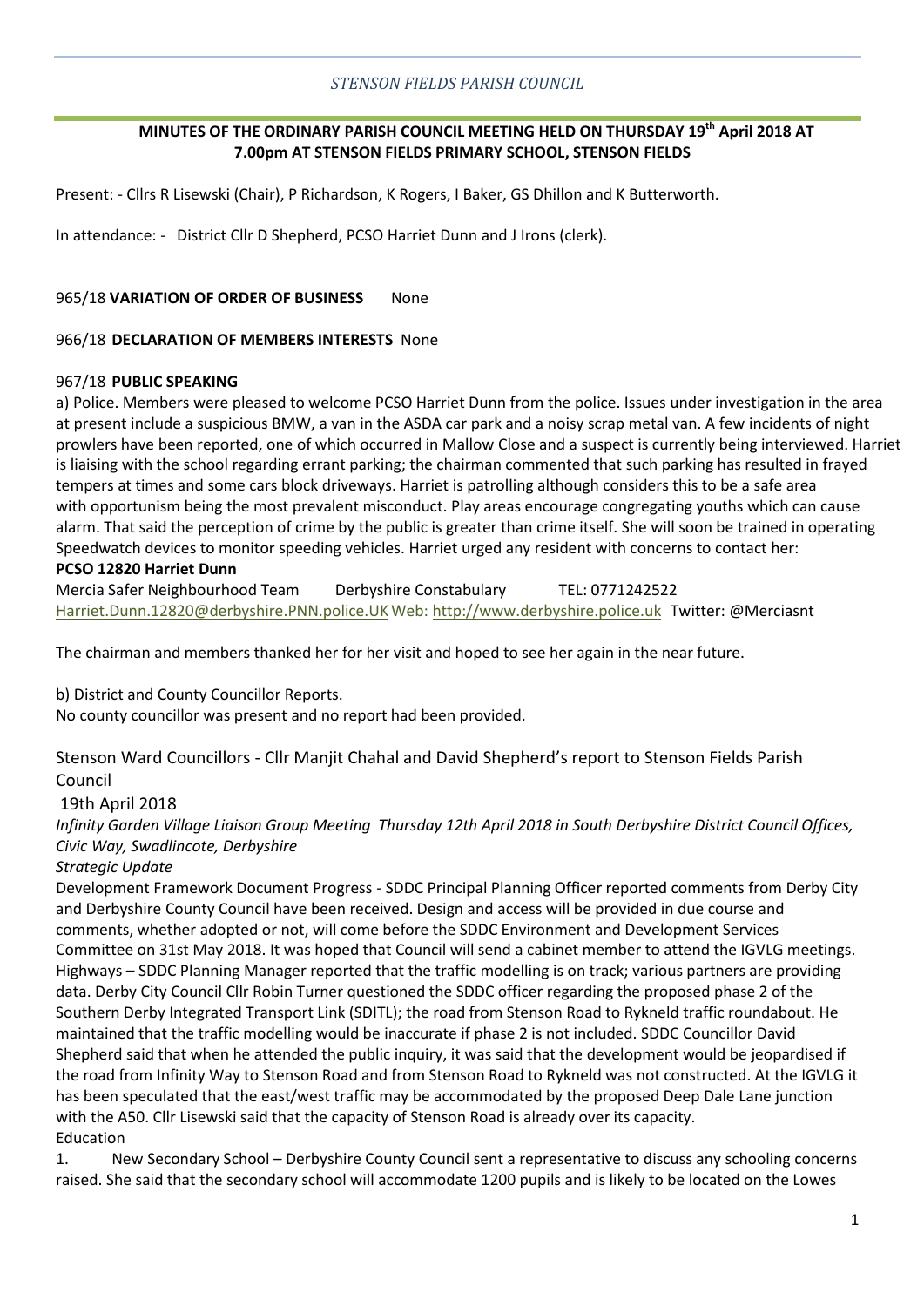Lane site and will be accessed off Infinity Way. Cllr Shepherd said that the school should be on Wragley Way since the majority of pupils will come from the new development. These pupils will need to walk or cycle a considerable distance to Lowes Lane or will be transported by car; not a sustainable model. The representative of the construction consortium said that the Wragley Way site is required to deliver 2000 houses, if the school is located there it would have to reduce the number of houses. Cllr Shepherd said that Derbyshire County Council was aware 10 years ago that a new school was needed on the southern fringe of the city and should have planned for it. He then speculated that the location at Lowes Lane will be used to relieve the pressure on Chellaston Academy.

2. New Primary School – The need for a new primary school is self-evident. The location has yet to be decided but they are anxious to pursue the matter as the lack of a primary school will affect house sales. Cllr Shepherd informed the meeting that not all of Stenson Fields children of primary school age attend Stenson Fields Primary Community School. Some children have to attend Findern Primary School, which is totally unacceptable. He asked the Derbyshire County Council officer to take back his request that the school be able to take all children from Stenson Fields not able to attend Stenson Fields Primary Community School. The school may be located in the "Local Neighbourhood Centre".

Medical provision – Various suggestions were discussed including the utilization of the former Scills Centre off Swallowdale Road. Cllr Shepherd outlined the actions he and Cllr Chahal had undertaken to ensure that residents of Stenson Ward do not have to travel to Littleover or to practices in Derby City for medical attention. The development is extensive enough to justify a medical hub on Wragley Way, probably in the proposed "Local Neighbourhood Centre". He said that the disgraceful allocation of £260,000 generated by the development on Stenson Road but spent in Littleover at the Hollybrook Medical Centre must not happen again. Money generated locally must be spent. Whilst he and Cllr Chahal require the medical centre to be provided on the Wragley Way site, they would consider a facility on the ASDA site.

Presentation by P&DG (Planning and Design Group) – The meeting concluded with a presentation Stenson Road "Gateway", the Deep Dale Lane "Gateway", the new link road etc. The presentation was a concept only and not a decided plan. However, having seen the presentation one member said that the Wragley Way development should be renamed the INFINITY URBAN VILLAGE.

# *Miscellaneous Matters*

# • Vandalism – Nevis Close

South Derbyshire District Councillors for Stenson Ward, Chahal and Shepherd have received complaints from residents regarding the anti-social behaviour in the area and request that the footway be closed. I have contacted the residents raising the matter and agreed a course of action. I intend to survey the residents of Nevis Close, Broom Close, Tulla Close and Tay Close to ascertain their experience of vandalism and to see if they would support closure. I have already contacted the Safer Neighbourhoods Team to see if I can obtain funds for a CCTV camera.

• Fox Close – Fly-tipping, Grass Verge and Conifers

A constituent has complained to their South Derbyshire District Councillors regarding fly-tipping on the open space adjacent to the housing. Cllr Shepherd called on the resident who was having work done to his garden. He said that the builders would be finished in two days' time, when I spoke to them, they agreed they would move the "Fly-tipping" at night to ensure public safety. The resident complained of a grass verge on the southern side of the entrance to Fox Close which had been run over by cars owned by residents. The conifers skirting the public open space were causing concern. I contacted SDDC and asked for a site visit to resolve the problem.

• Conversion of Garages into Living Accommodation – Concerns Regarding Parking Provision At a recent SDDC Planning Committee, enforcement action against a resident who had converted a garage was discussed. It became obvious that Planning permission is not normally required for the conversion of an integral or attached garage to a dwellinghouse. This is because the works are usually permitted development – both in terms of the use of the space and the works to close up the opening. Where a condition removes the right for alterations to a dwellinghouse, or requires the retention of parking spaces, then this would most likely require a planning application to be made. An enforcement order was not issued.

# • Various Matters

1. Rubbish on the embankment of the road over the A50. Reported to the SDDC Clean Team.

2. Dog mess – Not picked up by dog owners. Contacted SDDC Neighbourhood Wardens asking for signage to be erected.

- 3. Vans/cars parking on junctions of roads to the south of Beaufort Road and Beaufort Road.
- Advice Surgery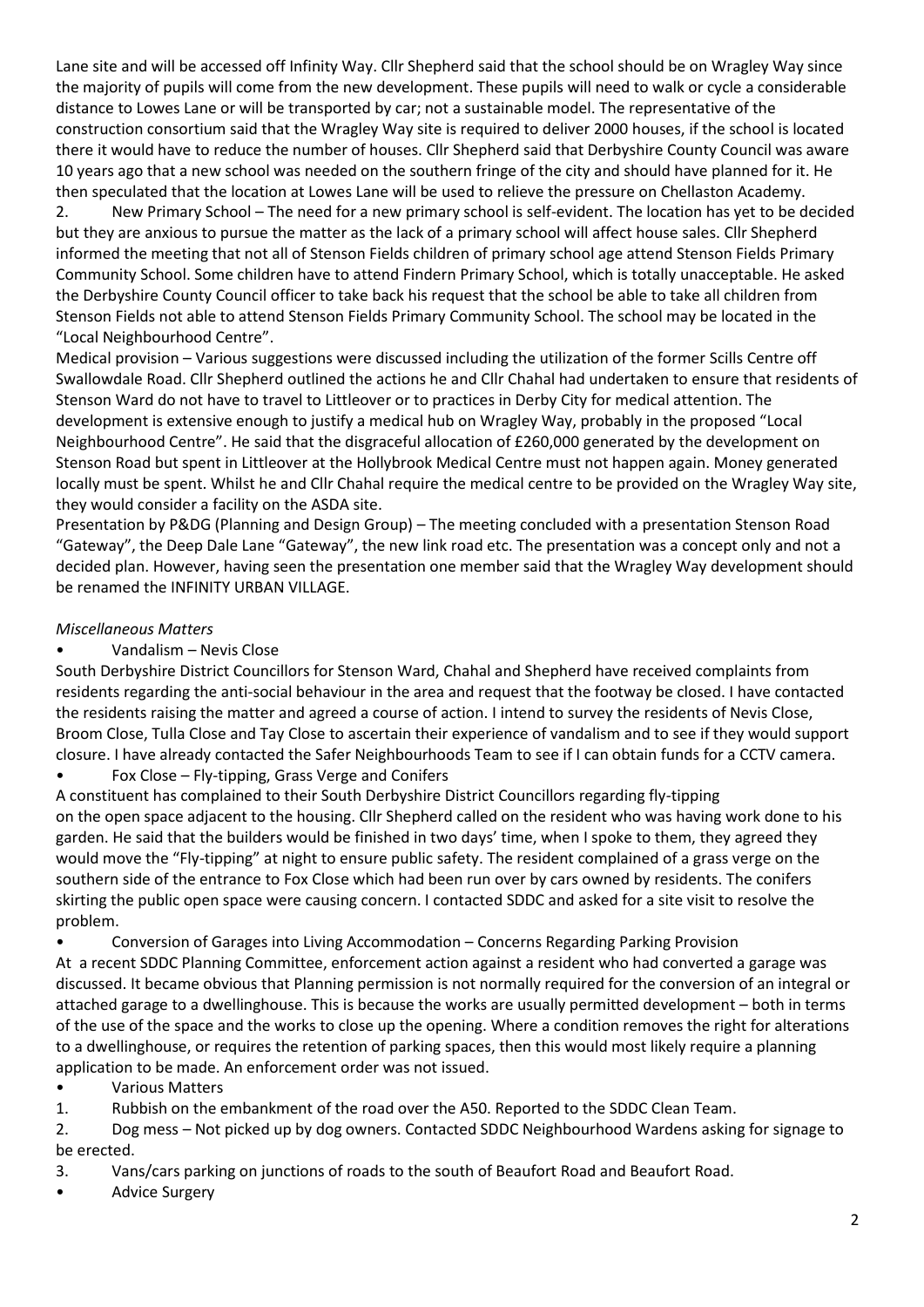The next monthly Stenson Ward District Councillors' Advice Surgery will be held in Stenson Fields School, Heather Close, 10.30 – 11.30 on Saturday 28th April 2018. *Cllr David Shepherd 19th April 2018.*

Cllr Rogers complained that only the west side of Arleston Lane had had its grass cut, not the east side. He phoned SDDC but received no reply. DCllr Shepherd will enquire.

968/18 **TO APPROVE THE MINUTES OF THE MEETING OF THE PARISH COUNCIL HELD ON 15th March 2018** These were approved and accepted as a true record after which they were signed by the chairman (pp Cllr Richardson, seconded Cllr Rogers).

# 969/18 **TO DETERMINE WHICH ITEMS IF ANY TO BE TAKEN WITH THE PUBLIC EXCLUDED** None.

# 970/18 **CHAIRMAN'S ANNOUNCEMENTS AND REPORTS** None

# 971/18 **CLERK'S REPORT & CORRESPONDENCE**

Clerk requested members' preferred contact details for insertion onto the website.

# 972/18 **Matters for Decision or Discussion:**

a) Police Issues/Speed Limits/Road Safety. Cllr Butterworth rues persistent speeding cars throughout the region. Cllr Richardson noted 4 or 5 potholes on Grampian Way and Kirkland Way. The chairman said that he has reported these on '*fixmystreet'.com* adding that Derby City seems to repair holes very quickly.

b) Saxon Gate at Newton Village Development, Stenson Road. Discussed earlier

c) Lengthsman Scheme. The chairman handed the lengthsman's work sheets to the clerk and added that one is about to cease her role. Members thought this necessitates advertising for a new lengthsman. The chairman will post an advert in the notice boards and send a copy to the clerk who will arrange for it to be placed on the website d) Environmental issues. Cllr Baker is arranging new planting of bulbs. Clerk to ask the tree supplier how grass within the cage surrounding young trees can be cut. Clerk sent a complaint to Biffa over 4 non-collections of council's waste bin at the school and awaits its reply. Members are dismayed that waste bins generally are constantly being filled to overflowing. New bins have been installed at Blankney Close and Arleston Lane; the one at Zetland Crescent will be fitted shortly.

e) Reply from SDDC's open spaces manager over Fox Close. District council is reluctant to fit plastic meshing to the goal areas therefore clerk to ask whether it has any objection to the parish council providing such. If agreed clerk to ask if it will part-fund to project.

f) Website designer has explained that she is happy to continue in the medium term but wishes to be replaced by the autumn.

g) Boundary changes map and details. SDDC stipulated that all information is accessible electronically and will not distribute hard copies of maps. Clerk to ask the Aston Ward district and county councillors if they wish to be notified of Stenson Fields' meetings in future as this parish is now encompassed in that Ward. By the same token the chairman will highlight our newly acquired inclusion in the Melbourne policing area at the next SNM.

h) Reply from CCllr Atkin over social care provision within the council tax; none received.

i) Reply from City Council & Davidsons over yellow lines at Wragley Way; none received.

j) Council's GDPR Policy. **Resolved:** to be addressed in the next meeting; in the meantime the chairman will circulate an updated version of the policy to members for perusal. The revised 2018 NALC model standing orders and all existing council policies will also be addressed in the next meeting.

k) Outcome of the Infinity Garden Village Liaison Group meeting on 12th April; covered earlier by DCllr Shepherd. l) To sign the internally audited accounts for year 2017-18. **Resolved:** agreed by members after which the following were duly signed by chairman and clerk:

973/18 Annual Governance Statement;

974/18 Annual Accounting Statement.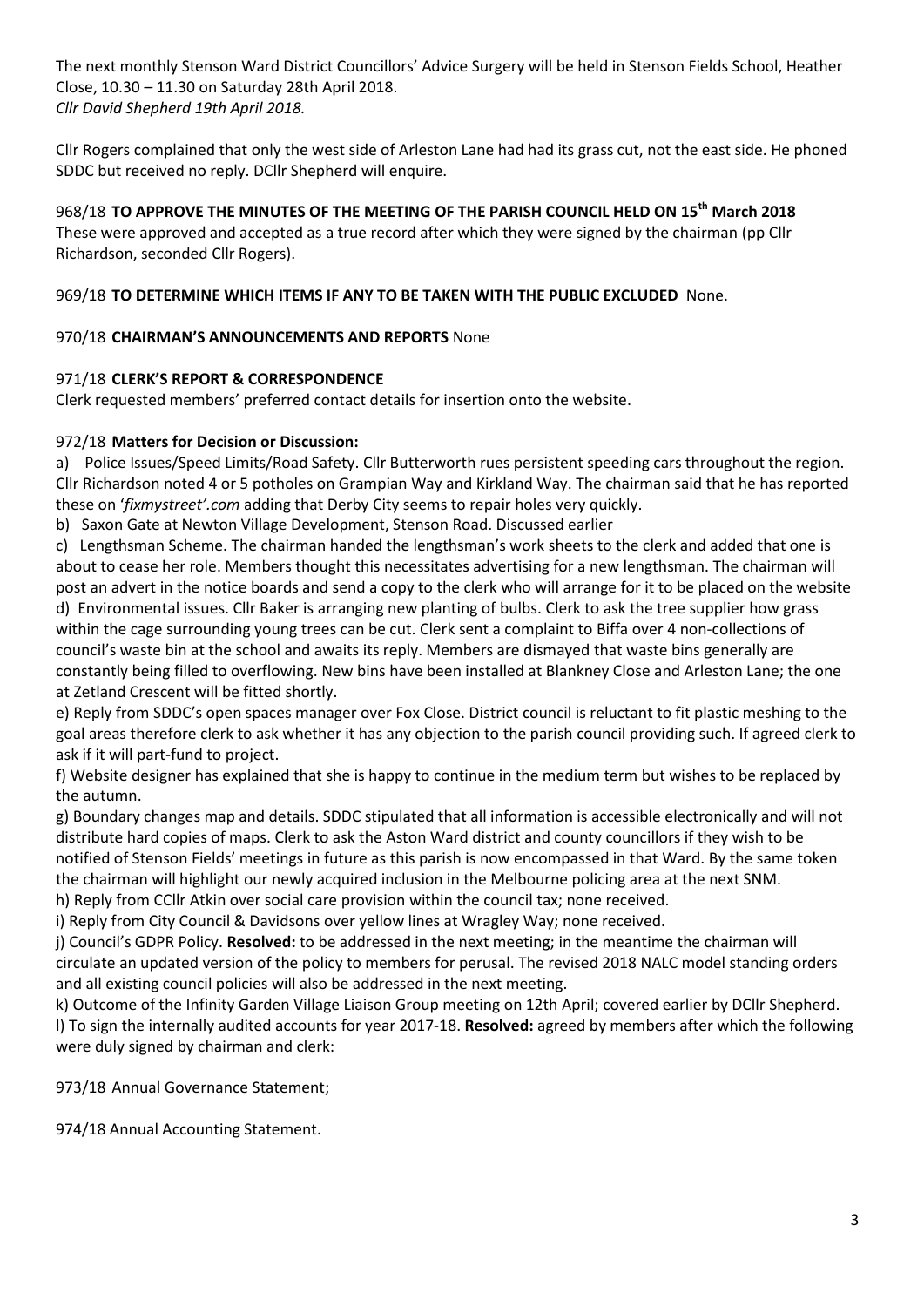# 975/18 **PLANNING**

## Applications

9/2018/0402 - THE ERECTION OF A FIRST FLOOR SIDE EXTENSION, GARAGE CONVERSION AND SINGLE STOREY REAR EXTENSION AT 18 WITTON COURT STENSON FIELDS. **Resolved:** no objection although clerk to comment to SDDC that ample car-parking space be retained at the front of the house.

Decisions.

9/2018/0147 - THE ERECTION OF A TWO STOREY SIDE EXTENSION AND SINGLE STOREY FRONT AND REAR EXTENSIONS AT 17 Nevis Close. Retrospective permission granted.

Consultations.

Update on 6 Glencroft Drive. District council recently ruled on this and has now closed the file.

## 976/18 **FINANCE**

a) Accounts for payment

| <b>Cheque No</b> | Payee                                                | Total £ |
|------------------|------------------------------------------------------|---------|
| 002153           | J Harvey (to replace chgs 2140 & 2143)               | 45.05   |
| 002154           | J Irons - Clerk's salary March to April              | 482.36  |
| 002154           | J Irons expenses (see attached sheet) March to April | 86.90   |
| 002155           | K Fellows - Lengthsman pay March                     | 181.35  |
| 002156           | J Harvey - Lengthsman pay March                      | 94.11   |
| 002157           | S Lisewski - Lengthsman pay March                    | 77.25   |
| 002158           | HMRC -employee's tax & NI March to April             | 147.50  |
| 002159           | DCC - clerk's pension March to April                 | 145.28  |
| 002160           | DALC - subscription 2018-19                          | 754.19  |
| 002161           | Nadine Cooper - website maintenance 2018-19          | 215.54  |
|                  | <b>TOTAL</b>                                         | 2229.53 |

# (b) Income

| Bank interest 2017-18<br>$1st$ tranch of 2018-19 precept received on $11th$ April |                    | $£$ 21.74;<br>£ 2236.00  |
|-----------------------------------------------------------------------------------|--------------------|--------------------------|
| (c) Bank balances as at 31st March 2018                                           | current<br>Reserve | £ 24059.06;<br>£ 5579.78 |

# 977/18 **TO RECEIVE FEEDBACK AND REPORTS FROM COUNCIL REPRESENTATIVES ON OUTSIDE BODIES –** None

#### 978/18 **ITEMS FOR INFORMATION** None

#### 979/18 **Agenda items for the next meeting.**

- Environmental issues (Biffa, trees, bulbs, bins, etc);
- Reply from SDDC's open spaces manager over Fox Close (if any);
- Website designer update;
- Reply from CCllr Atkin over social care provision within the council tax (if any);
- Reply from City Council & Davidsons over yellow lines at Wragley Way (if any);
- Reply from SDDC's monitoring officer over the 6-month rule;
- Annual review of council's policies.

# **PART 2 – CONFIDENTIAL INFORMATION**

980/18 To move the following resolution - "That in view of the confidential nature of the business about to be transacted (in respect of the personal situation of an employee which could result in legal proceedings) it is advisable in the public interest, that the press and public be temporarily excluded and they are instructed to withdraw."